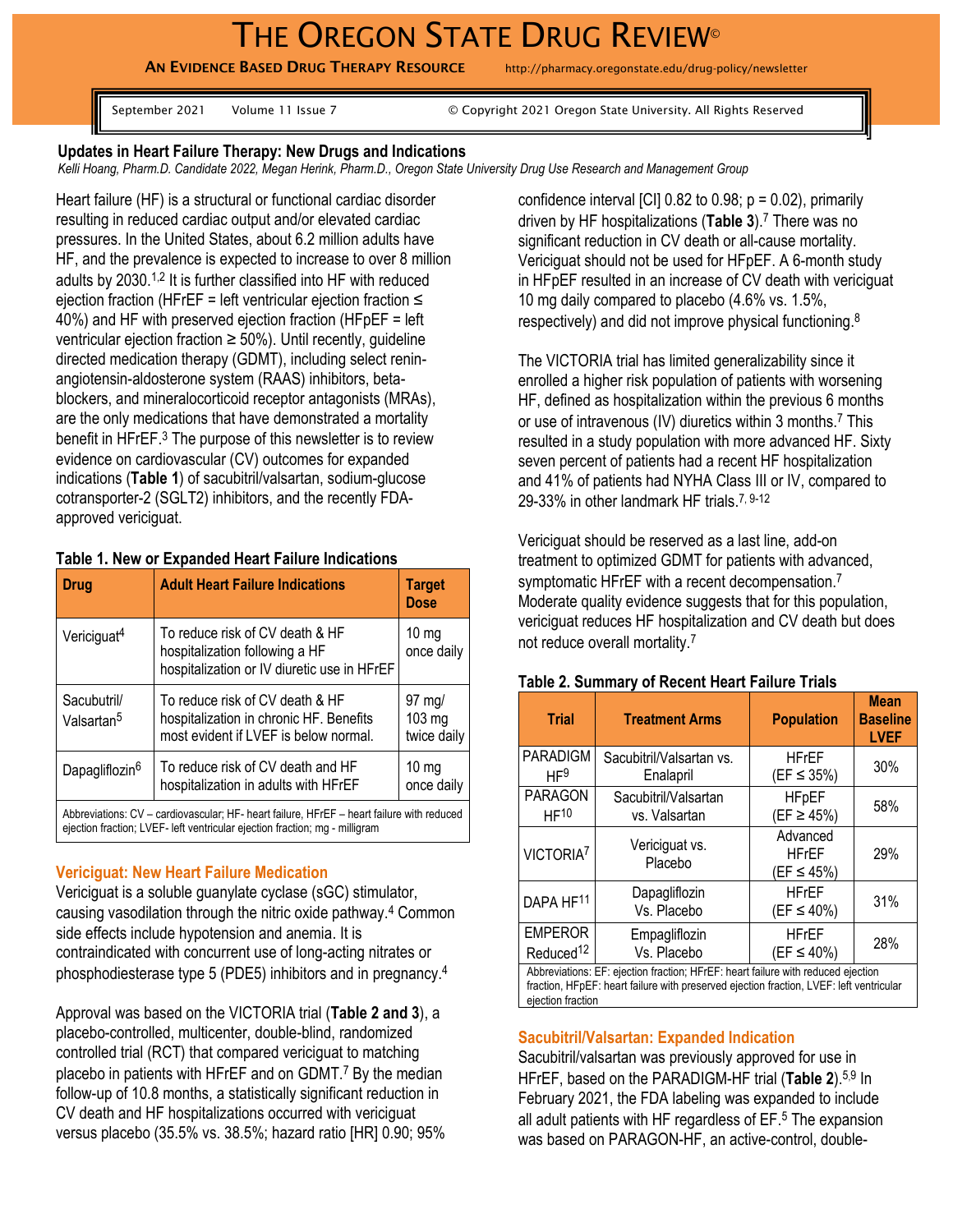blind, RCT study (**Table 2**). Patients with symptomatic HFpEF who tolerated sacubitril/valsartan in an initial run-in period were randomized to a target dose of either valsartan 160 mg twice daily or sacubitril/valsartan 97/103 mg twice daily with median follow-up of 35 months. [10](#page-2-9)

Overall, there was no statistical difference between sacubitril/valsartan and valsartan for the primary composite outcome of CV deaths and HF hospitalization (12.8 events per 100 patient years vs. 14.6; risk ratio [RR] 0.87; 95% CI 0.75 to 1.01; p=0.06).[10](#page-2-9) HF hospitalizations were the primary driver of this outcome. Greater benefit was shown for the prespecified subgroup of patients with LVEF below the median of < 57% (RR 0.78; 95% CI 0.64-0.95) than patients with LVEF above the median (RR 1.00; 95% CI 0.81-1.23).[10](#page-2-9)

Despite failing to meet the primary outcome, the FDA expanded approval based on a re-analysis of the data. [13](#page-2-12) The re-analysis found a statistically significant benefit (RR 0.84; 95% CI 0.74 to 0.97; p=0.014) after the composite endpoint was expanded to include HF urgent care visits and reexamination of unconfirmed HF hospitalizations.<sup>[13](#page-2-12)</sup>

Sacubitril/valsartan's benefits remain most evident when EF is markedly reduced (<40%) and should be used judiciously with higher baseline EF. Although expert consensus guidelines consider initiating sacubitril/valsartan without prior exposure to an angiotensin converting enzyme inhibitor (ACEI) or angiotensin II receptor blocker (ARB), a trial of an ACEI or ARB prior to initiation is a recommended strategy by the National Institute for Health and Care Excellence (NICE).[14,](#page-2-13) [15](#page-2-14) This is also supported by pivotal trials, which used extensive run-in periods that excluded patients who could not tolerate RAAS inhibitors.[9](#page-2-8),[10](#page-2-9) In PARADIGM-HF, over 20% of patients were unable to tolerate target doses and it is unclear if lower doses have any clinic benefit in HFrEF.

# **Table 3. Cardiovascular Outcome Results in HFrEF7,9,11,12**

|                                                                                                                                         | CV death & HF<br>hospitalization<br><b>ARR/NNT</b> | <b>All-cause</b><br>mortality<br><b>ARR/NNT</b> | <b>CV Death</b><br><b>ARR/NNT</b> |  |  |  |
|-----------------------------------------------------------------------------------------------------------------------------------------|----------------------------------------------------|-------------------------------------------------|-----------------------------------|--|--|--|
| Sacubitril/Valsartan*                                                                                                                   | 4.7%/22                                            | $2.8\%$ / 36                                    | $3.2\%$ / 32                      |  |  |  |
| Vericiguat ±                                                                                                                            | $3.0\% / 34$                                       | ΝS                                              | ΝS                                |  |  |  |
| Dapagliflozin ±                                                                                                                         | $4.9\%$ / 21                                       | $2.3\%$ / 44                                    | $1.9\%$ / 53                      |  |  |  |
| Empagliflozin <sup>±</sup>                                                                                                              | $5.3\%$ / 19                                       | ΝS                                              | <b>NS</b>                         |  |  |  |
| Abbreviations: ARR: absolute risk reduction; CV: cardiovascular; HF: heart failure;<br>NNT: number needed to treat; NS: not significant |                                                    |                                                 |                                   |  |  |  |

\*Active comparator: enalapril.  $\pm$  Versus placebo

# **Updates to SGLT2 Inhibitor Use in Heart Failure**

SGLT2 inhibitors have been shown to reduce HF hospitalizations in patients with diabetes and CV disease.<sup>[16](#page-2-15),[17](#page-2-16)</sup> More recent data suggests empagliflozin and dapagliflozin may benefit patients with heart failure, with or without diabetes. Dapagliflozin was FDA approved for HFrEF based on the DAPA-HF trial (**Table 2 and 3**), demonstrating a reduction in worsening HF (defined by hospitalization or requiring intravenous therapy for HF) or CV death (HR 0.74; 95% CI; 0.65 to 0.85; p<0.001) with dapagliflozin compared to placebo in patients with HFrEF, with or without type 2 diabetes (T2D).<sup>[11](#page-2-10)</sup> As of January 2021, empagliflozin is under FDA review for patients with HFrEF based on the EMPEROR-Reduced trial (**Table 2 and 3**).[12](#page-2-11)

Based on these data, dapagliflozin is an add-on option to optimized GDMT (RAAS inhibitor, beta blocker, and an MRA) for treatment of symptomatic chronic HFrEF in adults. [18](#page-2-17) No direct comparisons between dapagliflozin and other drugs have been made. When used with diuretic therapy, patients should be counseled on the risks of hypovolemia and acute kidney injury when initiated.

# **Figure 1. Costs of Target Doses per Month**



\*\*Vericiguat cost based on Average Wholesale Cost (AWP) minus 20% AAAC.

# **Conclusion**

New drugs and indications provide additional options for patients with HF who remain symptomatic while on GDMT. However, very few patients are on GDMT at target doses. Attempts to optimize these cost-effective treatments (**Figure 1**) and address barriers to adherence should happen before adding on additional medications to already complex drug regimens.

## **For Oregon Health Plan (OHP) Fee-For Service (FFS):**

- Sacubitril/valsartan and vericiguat require prior authorization (PA).
- **Trial and failure with ACE-I/ARB is required to confirm tolerance.**
- **FOREF, optimization of an ACE-I/ARB and target dose beta** blocker should be prioritized before adding additional therapies.
- Vericiguat should not be used for HFpEF or in less severe HFrEF
- SGLT2 inhibitor use should be prioritized for patients with HFrEF and T2D.